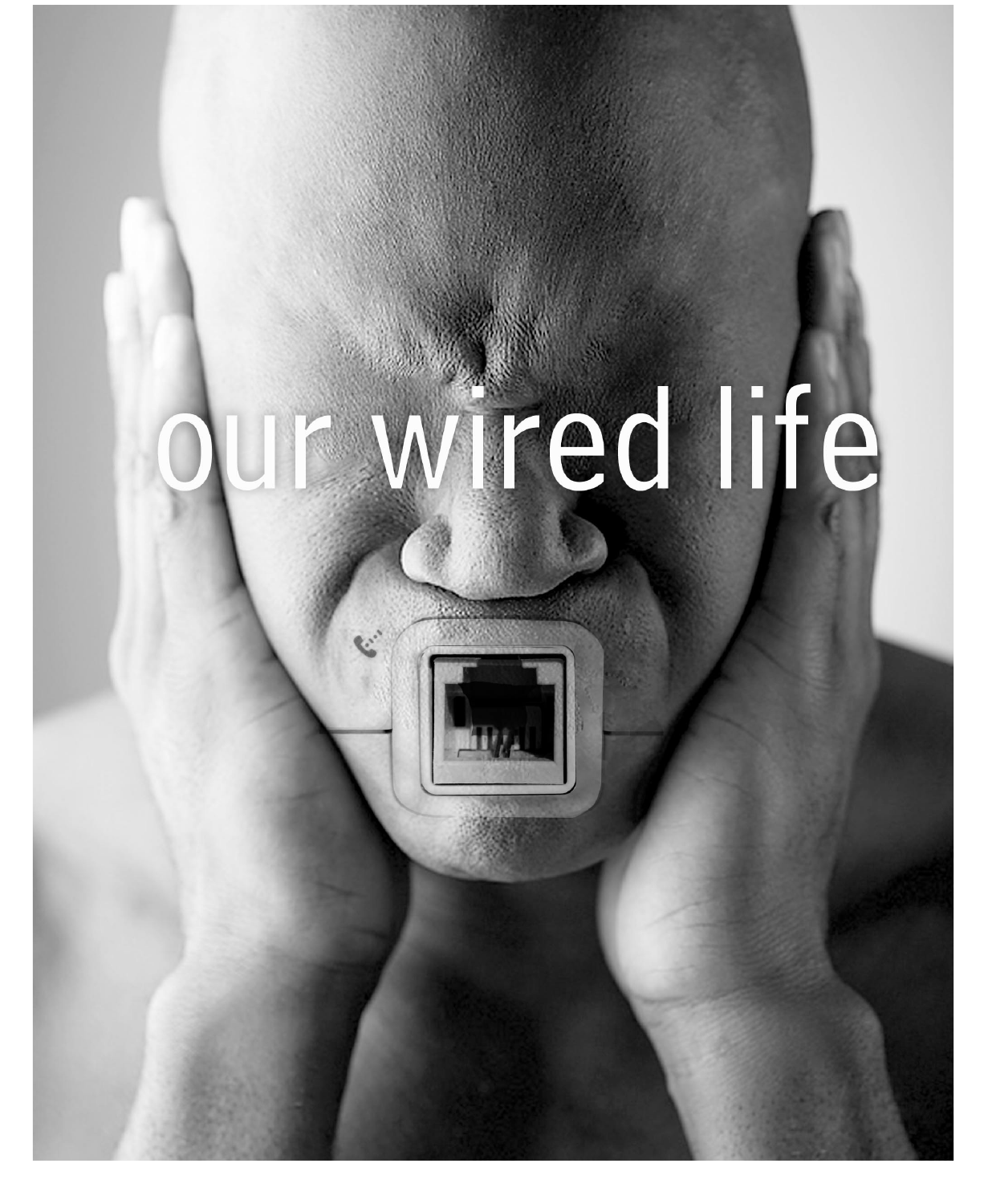Technology is on the rise. So is the intricate dilemma of balancing material prosperity with social and spiritual stability. A historian's perspective.

### **BY MORTON MARCUS**

The nation divided. Terrorist threats from abroad. Moral values and economic security vanishing around us. Our children's behavior out of control. The very notion of what The United States stands for being questioned and changed before our eyes. An America once thought to be at least moderately liberal hardening into conservatism. And overall, these issues permeating every aspect of life, from politics, religion, and media to the very air we breathe.

Are these seemingly different issues connected? I think they are.

I've contemplated these topics for years, observing over the last four decades the seemingly inevitable approach to the current situation, and I've come up with a scenario which, if it might not make the reader feel more secure, may provide a fresh perspective from which to consider the situation and if not come to terms with it emotionally, possibly—just possibly—do something that might alleviate the confusion and selfdestructive judgments we may be making as a nation because of it—judgments, strangely, against our self-interests as citizens and individuals.

Several factors form the basis of my scenario, and when they collide, as they have now, the current situation is the result. The most telling of these factors is the advancement of technology over the past three decades.

In 1970, Alvin Toffler published "Future Shock," a book that stated, among other things, that the advances in technology over the next 30 years would equal all the technological innovations in human history. I was less concerned with his economic theories than with his wondering how the human being would emotionally and psychologically cope with, let alone accept, the social and cultural changes this accelerated technology would bring with it. It seemed to me that he was picturing what can be likened to a stone-age man finding himself, without warning, in the middle of Times Square in the year 2000.

In subsequent books—"The Third Wave" (1980), "Powershift: Knowledge, Wealth and Violence at the Edge of the 21st Century" (1990), and "War and Anti-War" (1995)—Toffler further depicted the human psyche adrift in a dizzying flood of information brought about by this advancement in technology. This flood of information, he maintained, would enable us to solve problems with more individual creativity than before. But he also foresaw that the increased choices the new technologically-disseminated information brought with it would fragment society into small groups practicing a myriad of lifestyles which could well cause social disorientation and possibly rip the fabric of our culture apart.

Conflict, in fact, was inevitable, he said, but could be constructive. In an interview in 1998, he explained his theory of waves (his definition of what he saw as the three stages of major technological change in human history). Each wave brought with it "people in conflict. There are people who have their entire lives and fortunes invested in a particular way of life. Somebody comes along and says, 'Sorry now, we've got a different way of life,' they fight. Now again, that fight can be constructive, it can be creative, it can lead to new solutions to problems. But it often can be quite bitter."

It is those ideas, lifted from a wealth of others, that I see operative in all aspects of our lives today, both at home and abroad and I believe that if we understand them there is at least a possibility of integrating the conflicting sides and thereby avoiding a struggle that could shatter our way of life.

### **The New Technology & Tradition-bound Societies**

Looking at Toffler's ideas from the viewpoint of tradition-bound societies those societies whose social and religious ways make up the fabric of their citizens' lives, providing them with a strong sense of where they stand in the scheme of things—we can see the conflict clearly. The new technologies, with their wealth of gadgetry and ideas, steamroll over traditional ways, since they cause shifts in class structure and wealth distribution and eliminate notions of gender, status, moral presumptions and cosmic order, thereby calling into question various aspects of lifestyles which may have been practiced for untold centuries, not only in third world countries but in industrialized, consumer societies like our own.

Global examples of these shifts abound, but for the sake of our current concerns as a nation, let's concentrate on the socioreligious turmoil both in the Islamic world and here at home.

I first saw the connection of the advances in technology colliding with traditional socio-religious ways were seen in 1979 with the ouster of the pro-Western Shah of Iran and the immediate rise in his place of the Ayatollah Khomeni, the Islamic fundamentalist who, with overwhelming popular support, banned Western modes of dress, Western music, and the emancipated status of women in favor of what has been termed a return to a medieval Islamic state. If we substitute the word "technological" for "Western," the point of contention is clear. As far as the Ayatollah and a majority of Iranians



## The new technologies, with their wealth of gadgetry and ideas, **steamroll over traditional ways. >**

were concerned, Western goods and ways were destroying the orthodox Islamic way of life. Too many ideas accompanied the influx of goods—too many ideas that were leading to changes in Islamic lifestyles and traditional ways.

The Ayatollah is no longer alive, but Osama bin Laden is continuing to wage war against the West for the same reasons, ironically—with his cell phones, walkietalkies and assortment of weapons—using the new technology to fight against the intrusions that same technology has made upon the way of life he is defending.

It would be foolhardy, however, to point an accusing finger at bin Laden and the Islamic world and ignore similar, if not identical reactions to the freedom of choice technology has brought to the United States. The conflict that has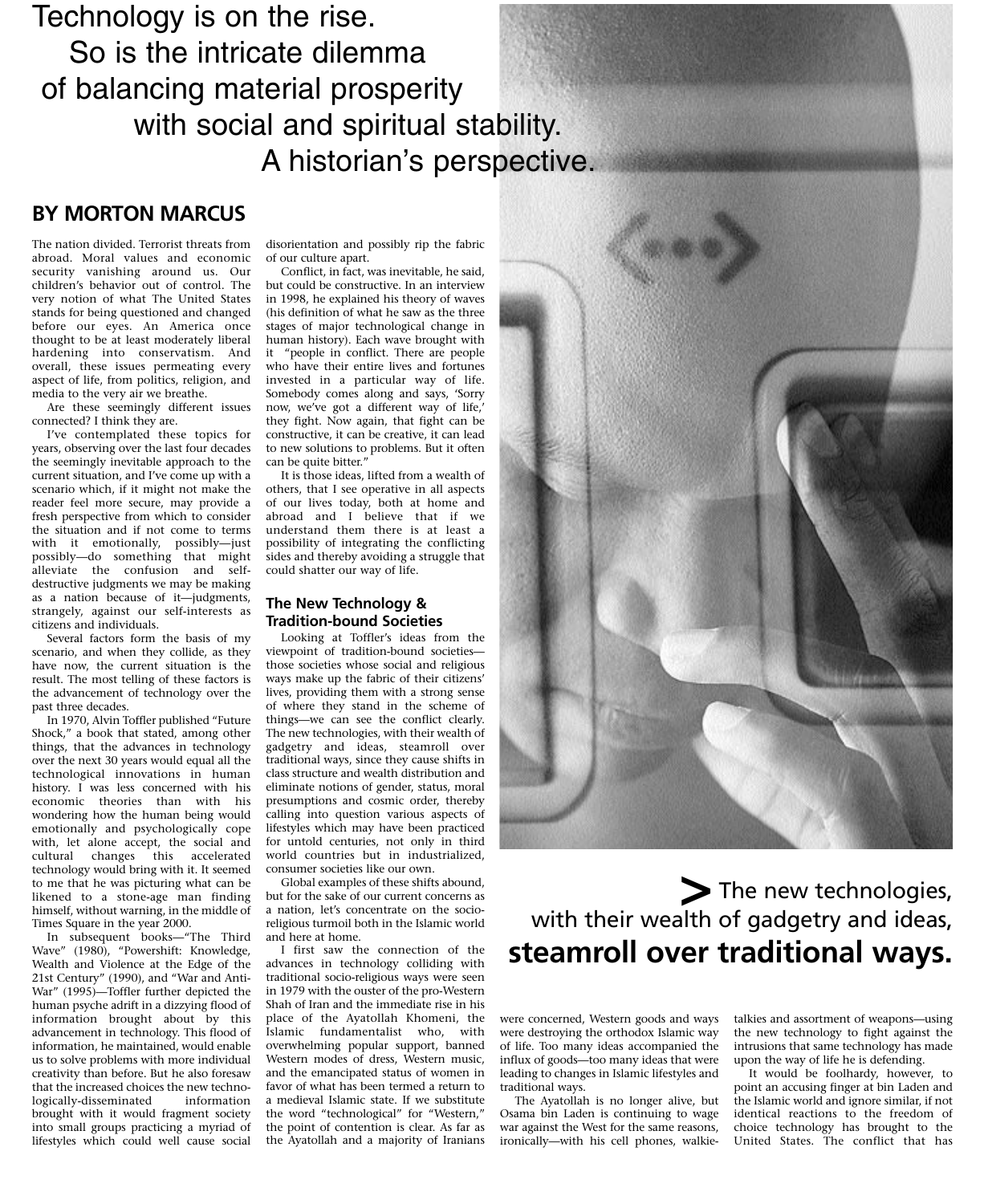# As the recent presidential election made clear, the majority of the **American people are condemning the same technologicallyinspired factors** as are the fundamentalists in the Islamic world. **>**

polarized the population here is, although we never look at it this way, the same: not just fundamentalist evangelical Christians and Catholics, but, as the recent presidential election made clear, the majority of the American people are condemning the same technologically-inspired factors as are the fundamentalists in the Islamic world. As Toffler has pointed out, the resurgence of religion in the United States is a need for community in the face of the unsettling technological changes, which have made people feel "isolated, alone, anomic" and "willing to accept the particular theology that comes with [any seemingly secure] communal environment.'

Simply, the situation is this: In a consumer cum information society riding the crest of the technological wave, we have more choices—more goods to buy, more information to contemplate, and more ways to choose to live (that is, more possible lifestyles are presented to us)—than in previous times. In fact, the possibilities of how we can conduct our lives have increased exponentially with the increased availability of information through the rapid acceleration of technology (television, computers, the Internet, cell phones, etc.). This plethora of choices, however, threatens a culture's established norms, and so conflict arises, whether in the Islamic world or in the United States, where the lifestyle changes first became apparent at the end of the 1960s as the baby boomers blossomed into the flower children. Certainly it doesn't take much imagination to see that from a strict Islamic point of view the multiple assaults of Western technology look like a crusade against the Moslem world, as bin Laden has repeatedly claimed.

#### **The Masters Of The Machines**

But the new technology didn't create this situation on its own. Machines do not function in a void: that the minds that invent them and the hands that aim, ignite, propel, and guide them are human; and the direction the new technology has taken and will continue to take reflect human goals. In other words, humans, specifically the powers-that-be in big business and politics, with all their human frailties and self-serving motivations, are steering this supposedly unsinkable Titanic into the mist-shrouded seas of the future.

At the same time, it is also true that technology takes on a life of its own once humans set it in motion. Witness the advances in global communications in the last 160 years. The telegraph, invented in 1844, soon gave way to the telephone, which in turn gave way to radio, television, and, most recently, satellite broadcasting. And the latter has made news as well as other forms of information almost instantly available anywhere on the planet. This means that we are deluged with news of natural and human-made disasters almost hourly, from the hurricanes in Florida and the tsunami in Southeast Asia to the genocides in Rwanda and the southern Sudan—to the terrorist bombings in the Middle East.

With so much information assaulting our senses, a feeling of being overwhelmed and helpless has pervaded our psyches, almost stunning the planet's populace to numbed inaction, thus producing a passive acceptance that threatens to stifle thinking about possible solutions to whatever future problems may arise in one area or another. That's bad enough. But at the same time we must guard against the insidious human manipulations of technology I referred to before, always keeping in mind that how we are affected by what we see on television and what new gadget we are coaxed into purchasing in the market is part of a capitalist system that wants to both keep products moving and us happy with our lot as we buy them.

However, this is not to say that all aspects of technological advancement are being guided by a conspiracy of rapacious businessmen or power-hungry politicians, although in large part that may be so. Whether different aspects of the new technology are set in motion for benevolent reasons or reasons of economic or political gain,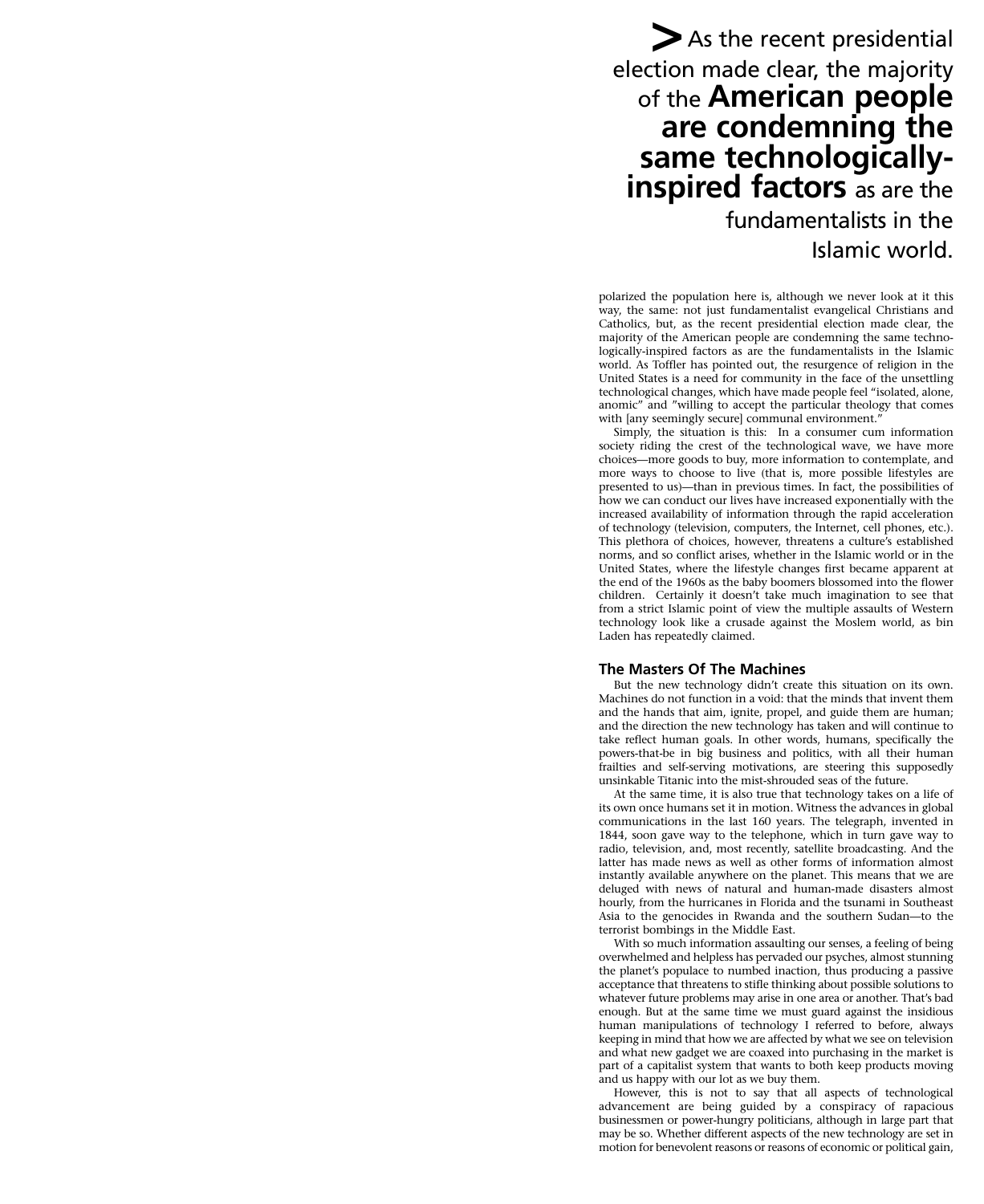

those who set them in motion seem to do so without regard to the consequences. And it is the nature of those consequences that need to be addressed. The new technology is like an explosion releasing a chain reaction of unforeseen events in terms of the social and psychological repercussions it is having on people around the world.

#### **Hypocrisy & Materialism in Techno-America**

An interesting point in all this turmoil is that in the United States we joyously accept the technological juggernaut as far as its production of material goods, advances in medicine and comfort products in general are concerned. But we refuse to recognize, let alone accept, the choices and availability of multiple lifestyles and ways of thought that come with it. To put it another way, in addition to the many things we gain through this accelerated technology (longer life, better quality of living and material prosperity) we also increase our knowledge of the possibilities in ways of living (or many different lifestyles) which, as the last election showed, the majority of the American populace see as a threat to the moral infrastructure that governs our society.

But is this new information really a threat to the nation's morality? First of all, whose morality is this new, supposed morallymotivated majority talking about? I won't attempt to answer that question here, recognizing that there are many moral systems at work in this country, a number of them rationalizations for one group or another's behavior. The question gets even more difficult to answer when you realize that many of these moral stances are based on individual interpretations of a book (the Bible) or set of unanswerable religious and philosophical conundrums.

I will, however, point out the hypocrisy in a population that says it is guided by moral values when it attempts to suppress parts of what the new technology has brought with it but embraces those parts which it finds acceptable to its wants. I'm talking about our acceptance of those aspects of the new technology that deal with the production, sales and thereby accumulation of goods which seems to have fostered a rampant materialism, an almost epidemic acquisitiveness and a new level of conspicuous consumption in American society. We rush about madly, buying and spending. In fact, it seems that we must buy, buy, buy and own, own, own every product that comes on the market, from computer toys and vanity-motivated plastic surgery to gas-guzzling, behemoth SUVs whose four-wheel drives few consumers need or even use.

Nowhere is this materialistic take-over by the new technology more visible than in the use of iPod and cell phones. Daily we see herds of people, in cars or strolling and jogging on the street, with earphones clamped to their heads or phones pressed to their ears, as they exercise or make their way from one appointment to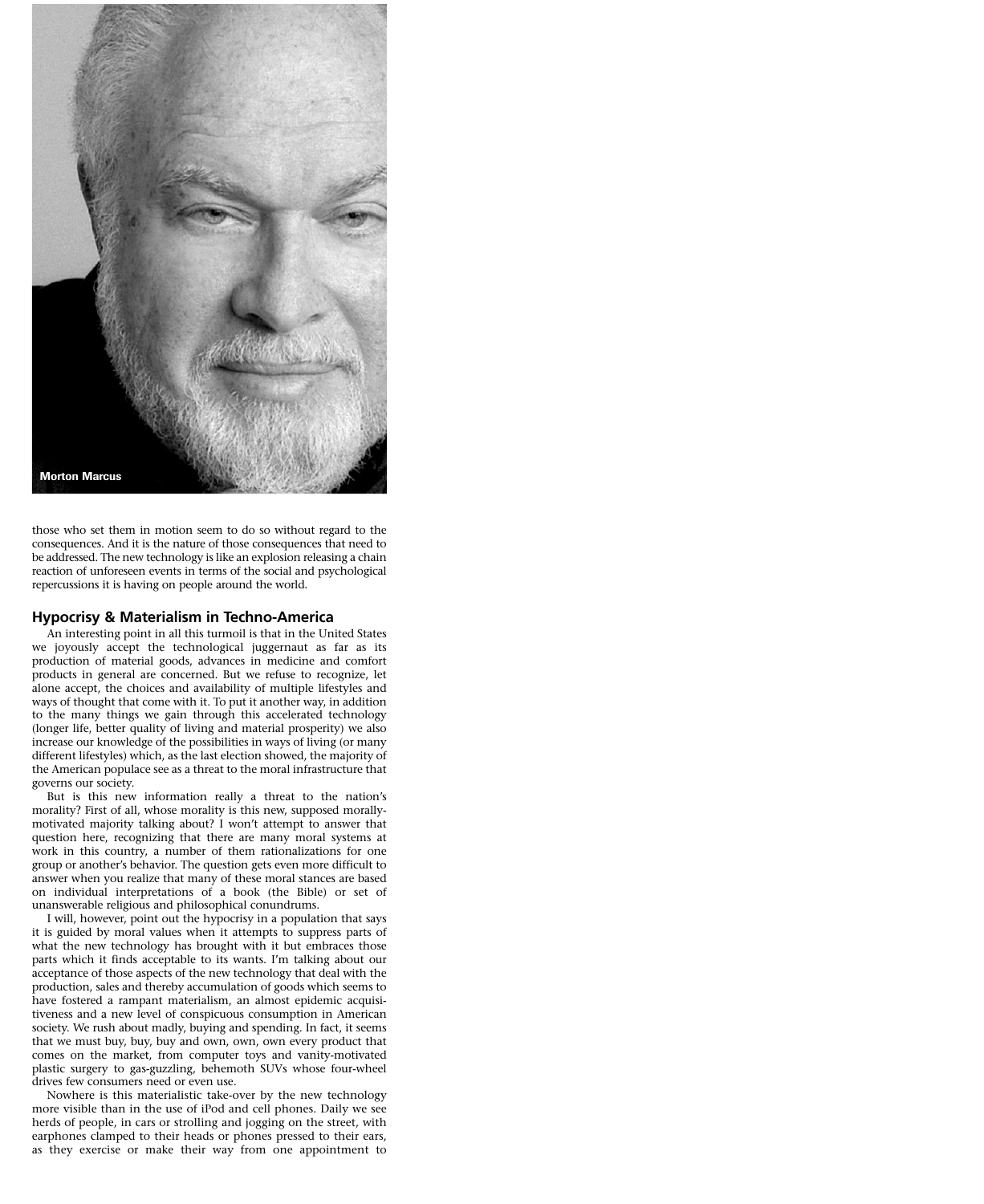As Alvin Toffler has pointed out, the resurgence of religion in the United States is a need for community in the face of the unsettling technological changes, which have made people feel **> "isolated, alone, anomic…"**

another. All the while—as their eardrums are bombarded with punk rock or hip-hop, or as they chat about the most trivial matters with friends and lovers—they ignore the life around them, becoming more alienated from it and from their fellow humans.

This rampant, ever-conspicuous materialism has given rise to a soul-corrupting sense of entitlement and hedonistic selfinvolvement to which the supposed morally-motivated majority has conveniently turned a blind eye. Here we can also hold the powers-that-be in big business accountable, since they have relentlessly promoted the buying craze with their endless advertising campaigns. The result of this materialism is that immediate gratification and greed have become the norm, and we witness the consequences of our embracing them daily in the arrogance, self-centeredness, and rude, crude behavior around us. Such conduct has been adopted most noticeably by sports figures and other celebrities, has become a staple element of TV sitcoms and mainstream films, and through those examples has affected the attitudes and behavior of the young—which seems to me a much more worrisome problem than the supposedly "immoral" ideas the new technology has made available.

#### **What We Lose**

The new technology has caused us to lose almost as much in terms of social and spiritual stability as we have gained in material prosperity, for it has undermined those moral and social structures which make up the landscape of traditional ways. Technological change has also altered the physical landscape by destroying the environment as we develop new methods of production, search for more fuel to run the machines that the new technology develops, and provide more housing for the increased population who live longer and healthier because of medical technological advances. It is not surprising, therefore, to learn that Toffler has pointed out the irony of our accepting so much of what the technological advances have brought while at the same time refusing to acknowledge the loss, choices, multiple ways of thought and changed lifestyles that come with them, as if the general populace wanted their cake and still be able to eat it.

To me, our lack of understanding the overall picture of what the accelerated technology has brought with it has created a schizophrenic society in which we are torn in several directions at once, since we are in a state of constant emotional, intellectual—not to mention social—upheaval.

Security, "safety," in such a situation, is impossible. But then, there never has been safety in the world. The world, both human and natural, is and always has been in a constant state of change. And that is the primary truth we have to accept. Things don't last forever, whether we're talking about love or governments, traditional ways or revolutionary thinking. Threat and catastrophe follow blissful moments, as history has shown us again and again. And only a nation such as our own, which has been spared many of the political and religiously-inspired catastrophes endured by other countries, can delude itself into thinking that the things of this world are permanent.

And so it is that technology has wrought changes in our lives that we might not want to accept. Family structure has collapsed because of it, and the behavior of our children—and with the global spread of technology, the behavior of children around the world—is one of the most disturbing manifestations of it. The rootlessness of the young has been most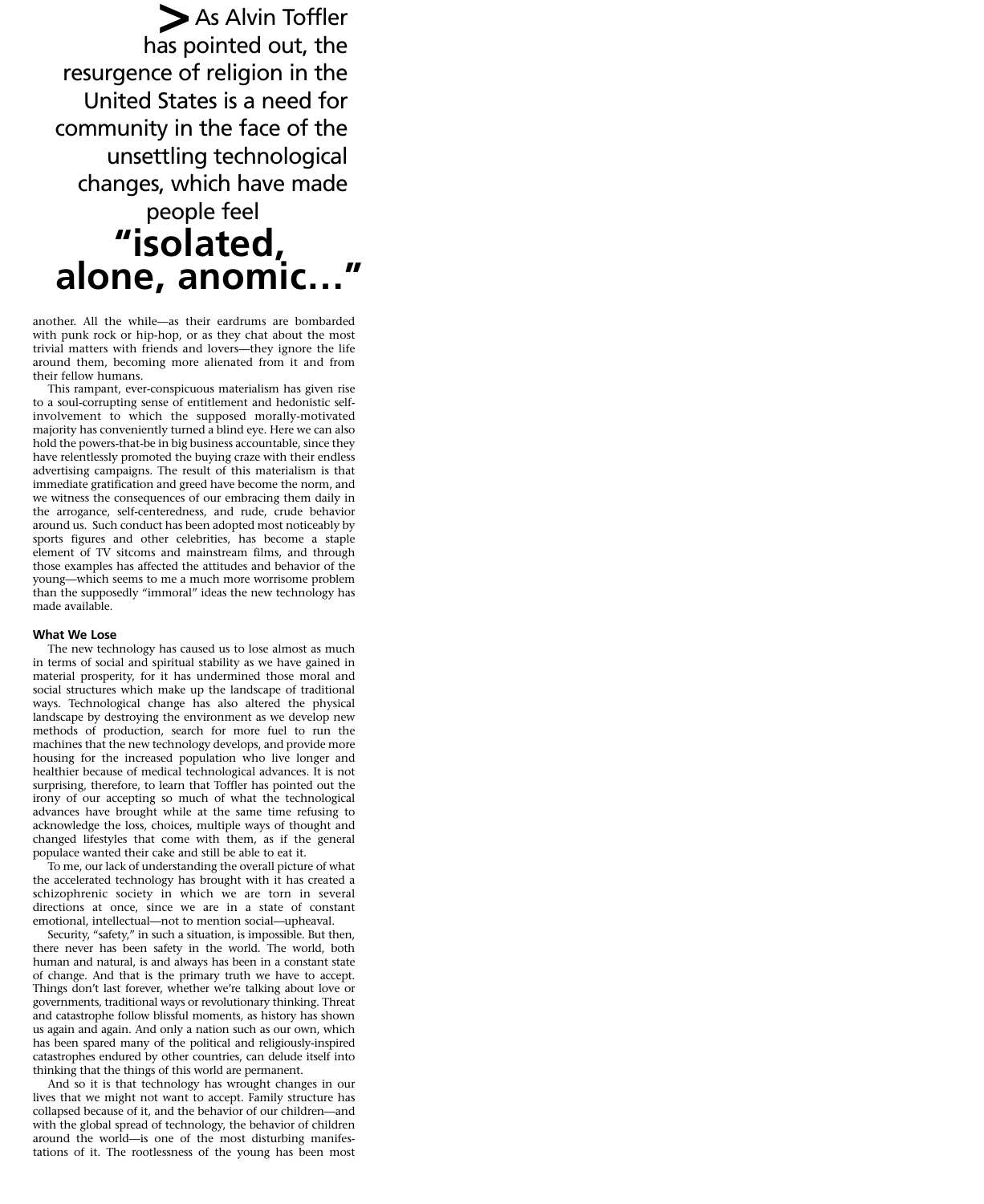They ignore the life around them, **becoming more alienated from it and from their fellow humans. >**

telling. Their refusal to obey the old rules of parental guidance in favor of following the anarchic ways of their peers, as well as following the examples of behavior provided by the technologically developed media, are undeniable, even though in the United States traditional ways of nurturing and rules of upbringing in many cases were brought to this country by immigrant groups only a generation ago.

However, our children's behavioral problems may well stem from technologically induced physical and mental disabilities. Television, cell phones, iPods and other sound systems with highdecibel levels, contribute to sensory overload, which must in some way affect not only a young person's hearing but his nervous system as well. The sugar, fat, salt, and chemical content of fast foods create hypertension, hyperactivity and, of course, obesity. In this connection, it is interesting to note that doctors and primary school teachers are voicing concern over the increasing number of cases of ADHD (Attention Deficit Hyperactivity Disorder), autism, and psychological problems in general in their young patients and students. All of these physical and mental impairments can cause discipline problems, and their treatments with miracle meds, such as Paxil, Prozac, prednisone, and even Valium—every one of them a product of the new technology—have been blamed for such behavioral problems as depression and uncontrollable mood swings to acts of violence and suicide.

What we see around us is the physical effect the new technology has had on young and old alike, and up to now we have sought easy explanations for the causes of these problems, one segment of the population superficially blaming the

widespread uncontrolled behavior and family turmoil on the loss of "family values"—whatever that vague, undefined term means—and the other segments, armed with the information disseminated by the new technology, not only rejecting the values of the status quo but the values of all groups except their own.

It is not surprising, therefore, that our population has not only polarized but fragmented into a number of sub-groups embracing on one hand, and refusing to accept on the other, different moral and ethical values and a myriad of lifestyles. Looked at from the outside by traditionbound societies, the familial and social upheaval in this country is threatening if not frightening. Certainly the rise and aims of fundamentalist religious groups in the United States wanting to stem the proliferation of different lifestyles and values is uncannily similar to the rise and concerns of fundamentalist Moslem groups abroad.

#### **And the Solution?**

Toffler says the solution is an individual one. He points out that an individual must be able to adapt to the changes brought about by the new technology. "But," he adds, "in order to make decisions at a high speed and in great complexity … you need to know who you are and what your criteria are. You need to know what you value more than anything else." Such values are not achieved by instinct or faith, however, but rather by "obviously getting an education, getting appropriate skills ...

Living with change, acknowledging it and using it, are Toffler's definitions of acquiring at least mental and economic

security in this rapidly changing world. Such thinking has been defined in a number of ways by media pundits, each definition pitting those who resist change against those who embrace it, such as "the pragmatic versus the religious," "science versus faith," "reason versus instinct." Looked at from the viewpoint of this article, the problem achieves the different perspective of "technology versus traditional ways."

The purpose of this article is not to provide or promulgate solutions. It is to picture the problem in a different manner. That said, I think there are some steps that can be taken that in their very simplicity can go a long way to alleviate the polarization that is taking place here and abroad.

First, it seems clear to me that neither technology nor tradition can be abandoned. They must be integrated in some way. I realize that such a statement is anthropologically unsound, since removing a single brick from a traditional sociological structure almost always results in the collapse of the entire edifice. But some amalgamation of the old and the new in the situation in which we find ourselves needs to be achieved. Certainly the technological locomotive (and those who are driving it) must not be allowed to run away with us, for it is clear that our minds cannot adapt to the rapidly changing landscape we behold through the rushing train windows. The memories of where we've been, those train stations whose names fade into the past, refuse to be erased, and what we have cherished as a species since the dawn of time, those values which seem to be imprinted on our chromosomes, will not be expunged. Toffler recognizes this when he talks about the moral dilemmas that will confront us

over the replication of DNA, a subject that in terms of morality can be expanded to include the current debates over stem cell research, abortion rights, and even same sex marriage.

At the same time, we cannot turn away from the new technological world. Change will occur no matter what. But, that change can be sidetracked, and we can swarm from the train and destroy every part of the landscape and the houses and people in it that we don't understand but "feel" threaten our traditional ways. Heaven knows, it has happened before. The only answers, perhaps, are an old and simple ones: "tolerance" and "education."

#### **Tolerance & Education**

By tolerance I mean allowing people to live their lives in the way they want as long as their choices do not interfere with other people's ways. Or, simply, to live and let live. That is, really, the underlying ethos of the United States, a nation of immigrants who brought from the persecution of other "closed" societies their different religions and lifestyles in order to freely practice their beliefs. Once settled here, those groups saw the danger of imposing their ways on one another, and that apprehension inspired our forefathers to separate church and state once the nation was founded.

As for education, I follow both the precepts of my strictly religious peasant immigrant family, whose motto is "you must know everything," and the dictates of the Scottish Evangelical preacher John Wilkerson, the sixth president of Princeton